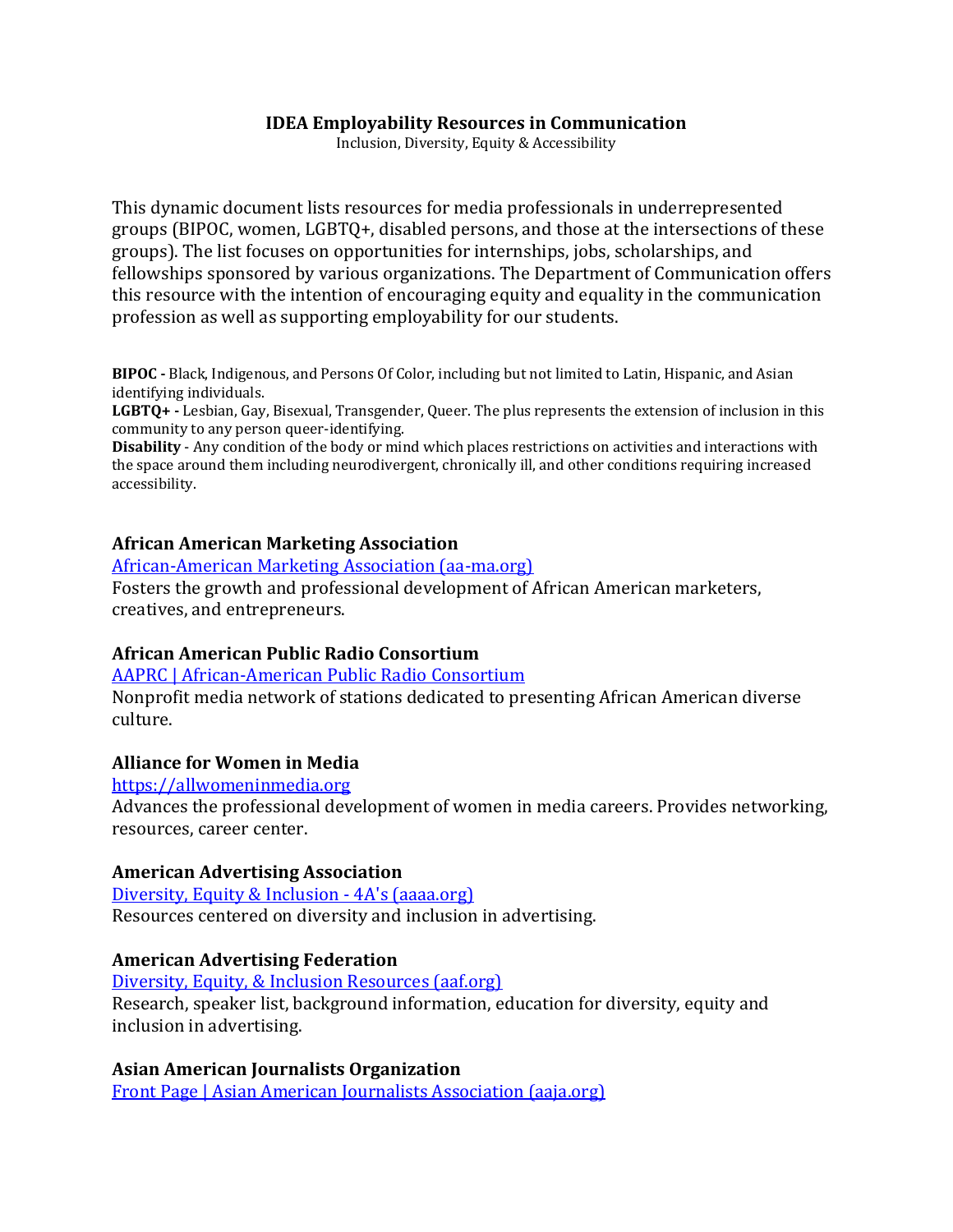Supports Asian American journalists and promotes accurate coverage of communities of color. Offers scholarships, internships and a career board.

# **Association of Independents in Radio**

[AIR is a Global Community of Independent Audio Producers \(airmedia.org\)](https://airmedia.org/) Network of audio producers. Offers training, new voices fellowship for emerging broadcasters, mentorship programs, talent search.

# **Association of LGBTQ Journalists**

# <http://www.nlgja.org/>

Works to ensure fair and accurate coverage of LGBTQ communities and issues, promotes workplace diversity, and provides mentoring, education, and professional development. Maintains job board.

# **Association for Women in Communication**

# <http://www.womcom.org/>

Supports advancement of women in all fields of communication through professional development, networking, and mentoring programs. Maintains members-only job board.

# **Black Music Action Coalition**

<https://www.bmacoalition.org/>

Advocates to address systemic racism in the music industry.

# **Black Public Media**

# [About | Black Public Media](https://blackpublicmedia.org/about/)

Develops, produces, funds and distributes media content about the African American and global Black experience.

# **Center for Asian American Media**

# [CAAM Home \(caamedia.org\)](https://caamedia.org/)

Dedicated to presenting the diversity of Asian American experience through a variety of media. Offers fellowships and funding for filmmakers.

# **College Scholarships for LGBTQ Students**

[College Scholarships for LGBTQ Students | Affordable Colleges Online](https://www.affordablecollegesonline.org/college-resource-center/lgbtq-scholarships-financial-aid/) List of scholarship opportunities for LGBTQ students.

# **Disability Media Alliance Project**

[Disability Media Alliance Project \(d-map.org\)](https://d-map.org/)

Provides resources to promote accurate representation of people with disabilities and counter stereotyping.

# **Diversify the Stage**

# [diversifythestage.org](https://www.diversifythestage.org/)

Works to establish more inclusive hiring practices and greater access to equitable opportunities in live music, events, touring. Offers masterclasses, mentoring, internships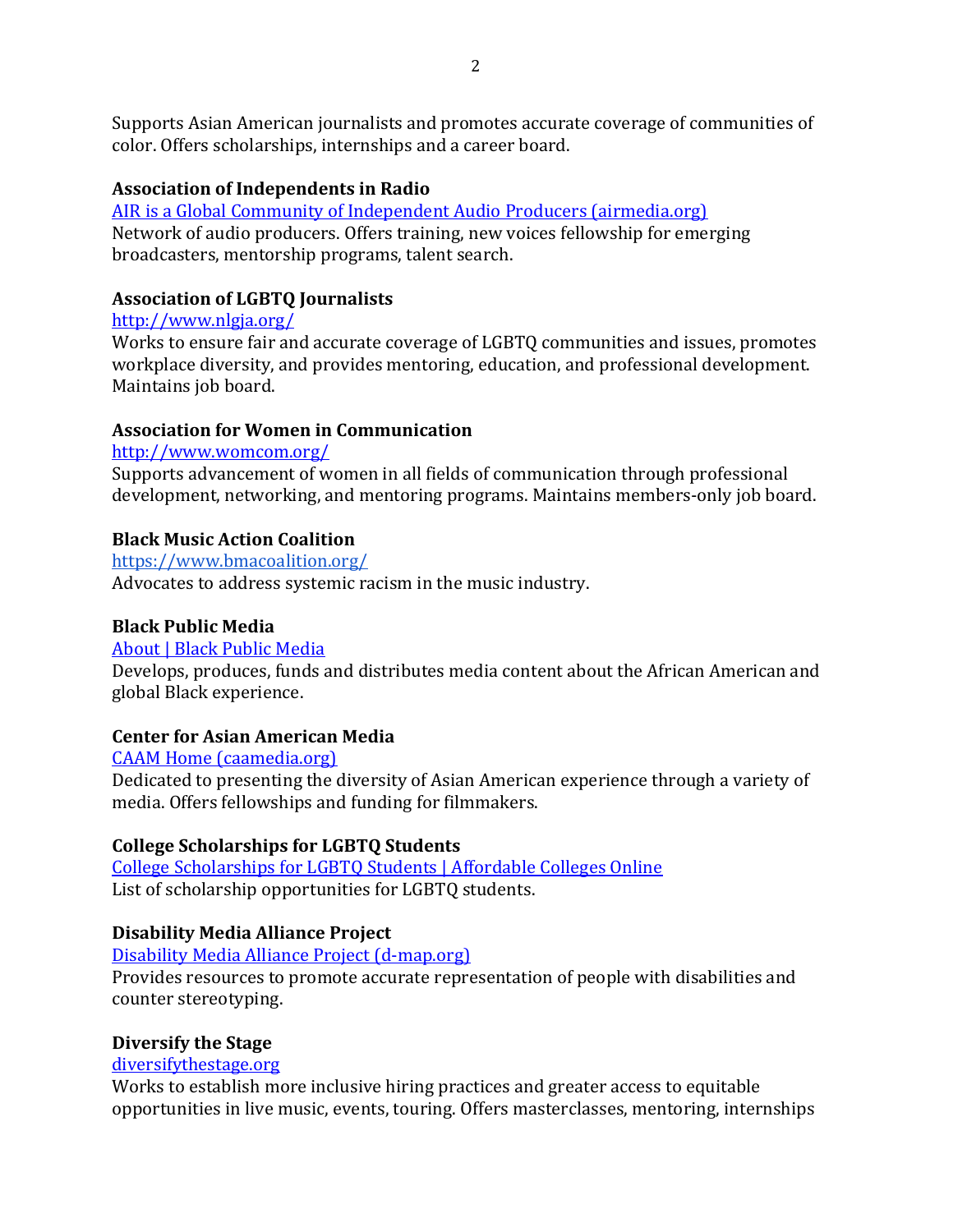### **Doctoral Program Resources for Minority Students**

[Doctoral Program Resources for Minority Students \(teach.com\)](https://teach.com/resources/minority-students-doctoral-resources/) Information and tips for success in graduate school for women and people of color. Includes both academic articles and practical advice regarding financial aid and mentorship.

### **Emma Bowen Foundation**

### [The Emma Bowen Foundation](https://www.emmabowenfoundation.com/)

Places students of color in internships at leading media, PR, and technology companies. Offers mentoring and professional development. Maintains a job board of positions available.

### **The EQL Directory**

<https://makeiteql.com/> Listing of women and gender nonconforming people in audio production.

### **EVEN Network**

### [EVEN \(theevennetwork.org\)](https://theevennetwork.org/)

Provides outreach, education, mentorship and internship placement for live events.

### **Firelight Media**

### [Firelight Media](http://www.firelightmedia.tv/)

Focus on nonfiction cinema by and about communities of color. Documentary Lab mentors emerging diverse filmmakers, Investigative Journalism Fellowship supports video and audio storytelling, other funding available.

# **GLAAD**

# [GLAAD](https://www.glaad.org/)

Media monitoring organization that advocates for representation and inclusion of LGBTQ+ in the entertainment industry.

### **Greenlining Institute**

### [The Greenlining Institute](https://greenlining.org/)

Working for transformative change for communities of color. Offers training programs and fellowships through its Leadership Academy for emerging leaders.

# **Half Access**

<https://www.halfaccess.org/>

Making live music accessible to disabled, chronically ill, and neurodivergent people.

# **Independent Television Service**

### [Documentary Film Funding | ITVS](http://itvs.org/)

Funds, presents, produces documentaries and web content to bring content from underrepresented communities to public television.

### **International Women's Media Foundation**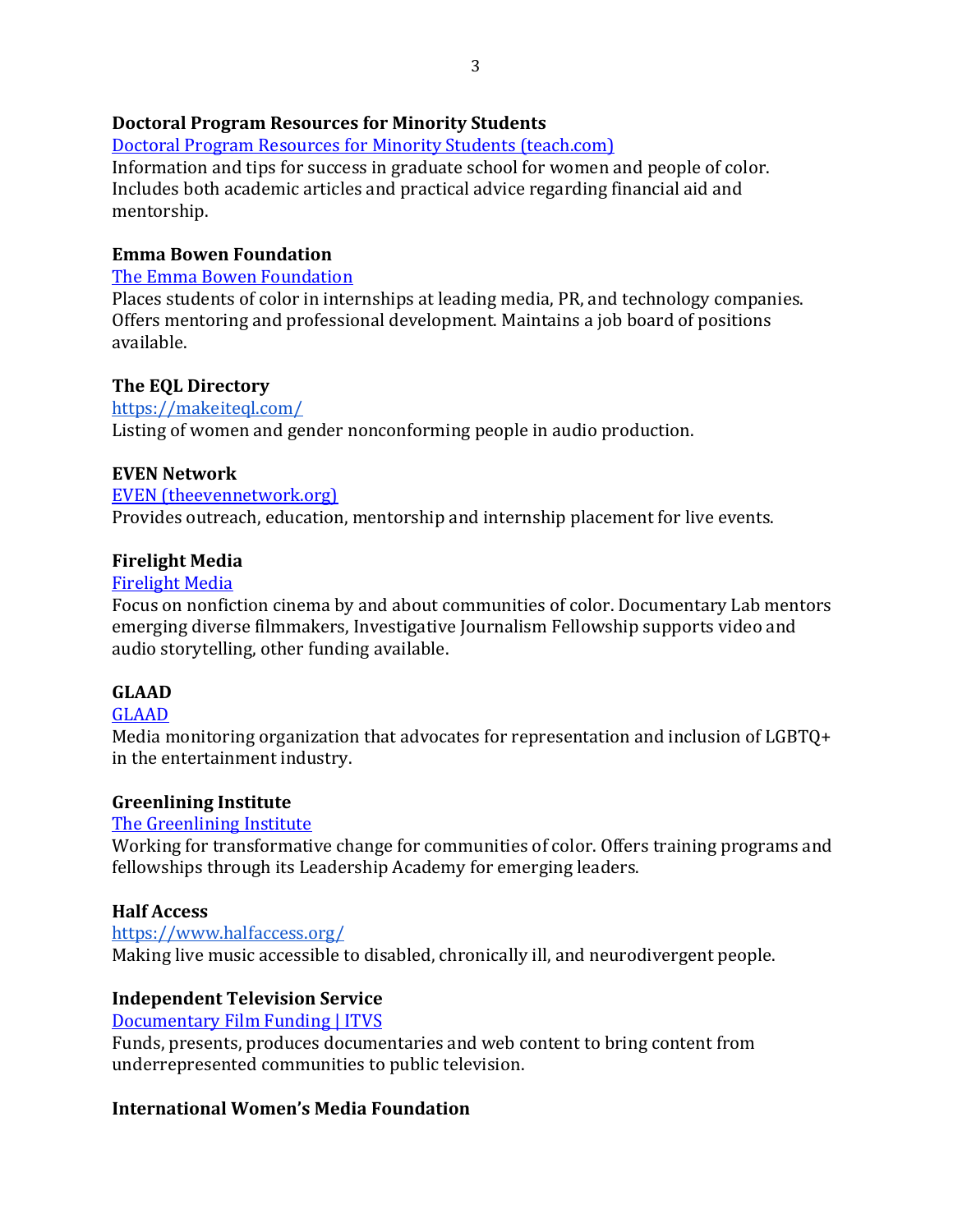#### [Home -](https://www.iwmf.org/) IWMF

Supporting women journalists around the world. Offers fellowships and grants in addition to other programs.

#### **Journalism Next**

#### [JournalismNext.com](https://www.journalismnext.com/)

Leading job board and community site for minority media professionals and journalists. Also includes information about fellowships, scholarships and internships.

### **Latino Public Broadcasting**

#### [LATINO PUBLIC BROADCASTING \(lpbp.org\)](https://lpbp.org/)

Produces and distributes media content that gives voice to the Latino community. Funds creative projects across a range of content and media platforms.

#### **Latino Public Radio Consortium**

[Fortifying Latino Public Media Stations \(latinopublicradioconsortium.org\)](https://latinopublicradioconsortium.org/) Serves Latino communities across the country.

#### **Live Nation Urban – Black Tour Directory**

#### <https://www.blacktourdirectory.com/>

Connects employers with emerging production talent and black-owned businesses in all aspects of entertainment industry.

### **Media Alliance**

[Media Alliance \(media-alliance.org\)](https://media-alliance.org/) Advocates for democratic communications. Offers courses, events, job board.

### **Media Diversity Forum**

#### [Media Diversity Forum: Home \(lsu.edu\)](https://www.mediadiversityforum.lsu.edu/index.html)

A project of the Manship School of Communication at LSU, this forum advances diversity by sharing resources, supporting research, and stimulating dialog.

#### **Media Diversity Institute**

#### Home - [Media Diversity Institute \(media-diversity.org\)](https://www.media-diversity.org/)

International organization promoting diversity and inclusion in media. Offers resources and events, plus scholarships and internships.

### **Multicultural Media, Telecom and Internet Council**

[Multicultural Media, Telecom and Internet Council | Multicultural Media, Telecom and](https://www.mmtconline.org/)  [Internet Council \(mmtconline.org\)](https://www.mmtconline.org/)

Fights for access and representation in technology. Offers fellowships and Social Justice and Digital Equity Programs. Connects entrepreneurs with funding.

### **Music Forward Foundation**

<https://hobmusicforward.org/>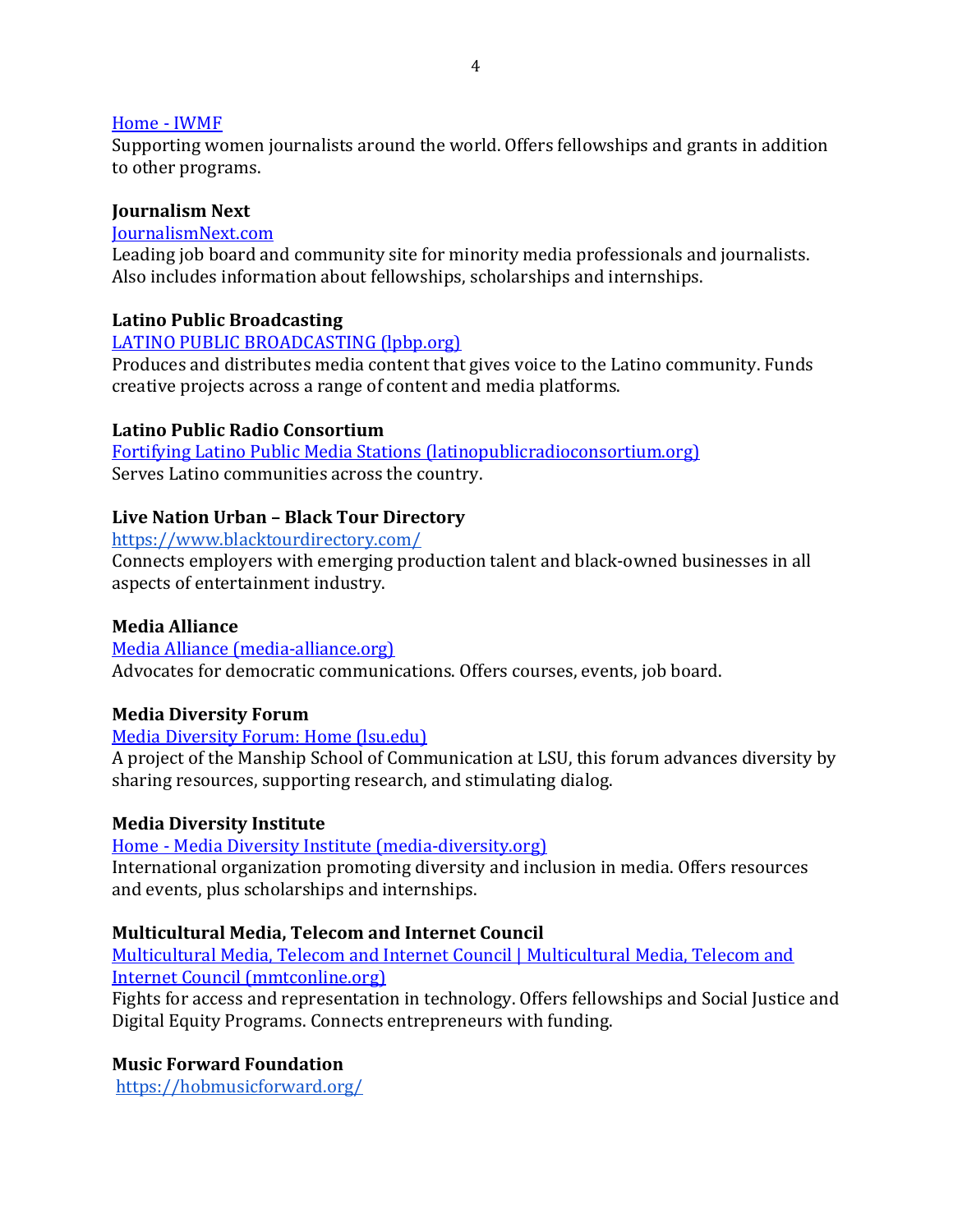Associated with House of Blues and Live Nation, they offer career development and scholarships for young people interested in music.

# **NABJ – National Association of Black Journalists**

NABJ – [The National Association of Black Journalists \(nabjonline.org\)](https://nabjonline.org/)

Offers training, networking, career advancement, and advocacy. Scholarship and internship opportunities available for students.

### **National Association of Broadcasters Leadership Foundation**

[NAB Leadership Foundation | Preparing Leaders at Every Level \(nabfoundation.org\)](https://www.nabfoundation.org/default.asp) Career development and training including Broadcast Leadership Training, First Time Manager Series, Media Sales Academy, and Technology Apprentice Program.

### **NAHJ – National Association of Hispanic Journalists**

[Homepage -](https://nahj.org/) NAHJ

Dedicated to the recognition and support of Hispanic journalists. Offers fellowships and internships.

# **NAMIC – National Association for Multi-Ethnicity in Communications**

[https://namic.com](https://namic.com/)

Educates, advocates and empowers for multi-ethnic diversity in communications. Programs include educational workshops, mentorship program, networking, and members-only job board.

# **National Communication Association**

[NCA Anti-Racism Resource Bank | National Communication Association \(natcom.org\)](https://www.natcom.org/advocacy-public-engagement/nca-anti-racism-resource-bank) Professional organization for Communication scholars and practitioners offers a set of antiracism resources as well as other social justice material.

# **National Diversity Council**

[National Diversity Council](http://www.nationaldiversitycouncil.org/)

Provides training and resources for diversity. Offers several initiatives and programs supporting diversity.

# **National Federation of Community Broadcasters**

NFCB – [Community radio representative for more than 40 years](https://nfcb.org/) Advocates for community broadcasters including those in communities of color.

# **National Federation of Press Women**

[Home \(nfpw.org\)](https://www.nfpw.org/index.php) Professional development and networking for journalists. Offers educational grants and sponsors contests.

# **National Hispanic Media Coalition**

<http://www.nhmc.org/>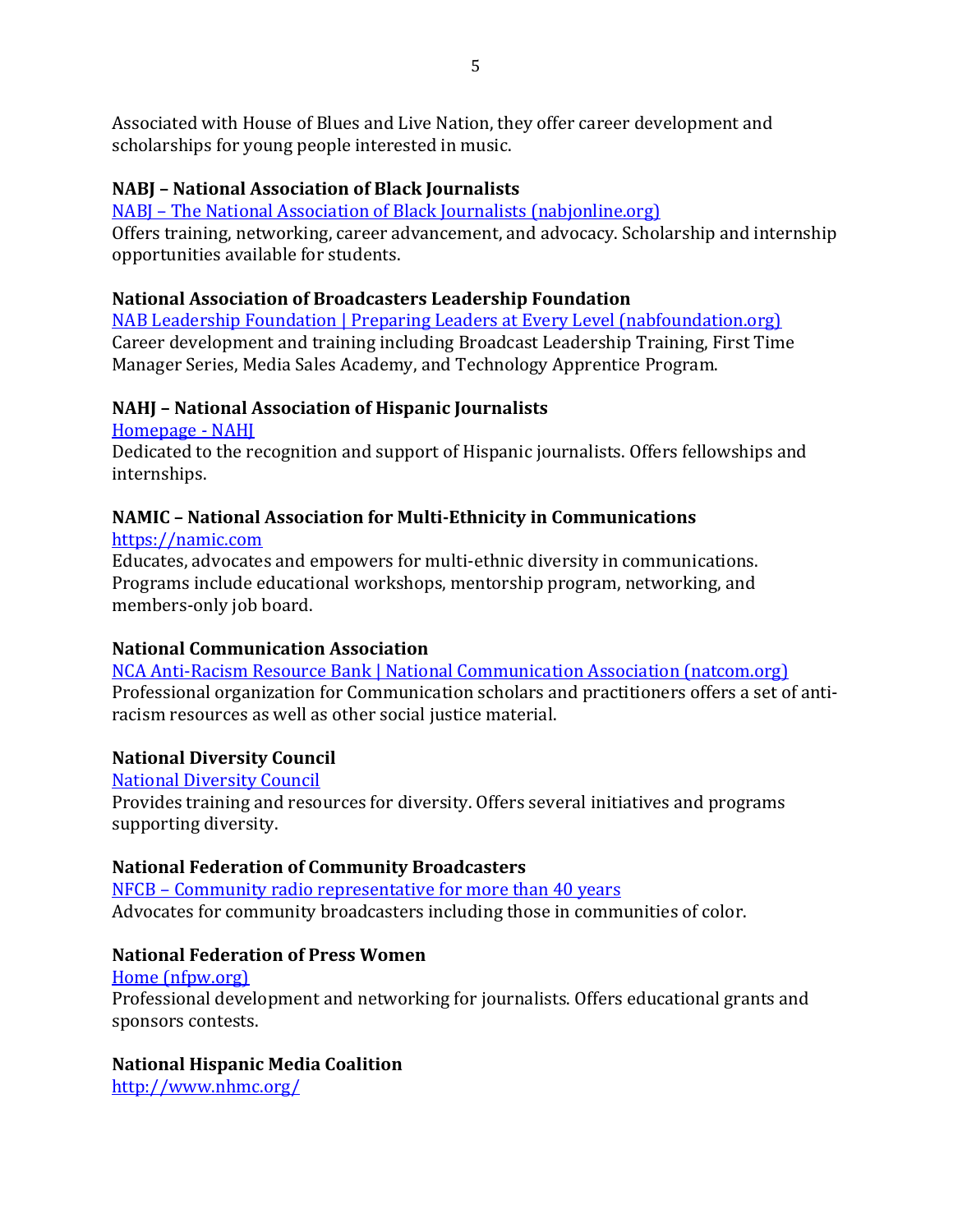Advocates for Latinx civil rights, media access, net neutrality, platform accountability. Maintains job board including internship opportunities.

# **National Independent Venue Association**

[NIVA | National Independent Venue Association \(nivassoc.org\)](https://www.nivassoc.org/)

Led the #SaveOurStages campaign during COVID. Offers job board as part of their mission to promote independent live venues across the United States.

### **National Newspaper Publishers Association**

[NNPA | Black Press of America](https://nnpa.org/)

Focus on the Black Press and African American owned newspapers. Offers resources, awards, summer internships, scholarships.

### **Native American Journalists Association**

[https://najanewsroom.com](https://najanewsroom.com/)

Empowers Native American journalists through programs and actions. Offers scholarships and internships.

### **Native Public Media**

[Native Public Media](https://www.nativepublicmedia.org/) Advocates and provides support for Native broadcasters.

### **Never Famous**

Never Famous – [Connecting The Concert Tour Industry with Touring Professionals](https://neverfamous.com/) An employment portal for those looking for positions in touring or production.

### **News Leaders Association**

diversity — [News Leaders Association](https://www.newsleaders.org/diversity)

Conducts annual diversity survey, encourages diversity in newsrooms, offers Transformative Transparency Exchange giving support and space for underrepresented journalists.

# **Pacific Islanders in Communications**

Home - [Pacific Islanders in Communications \(piccom.org\)](https://www.piccom.org/?) Supports representation of Pacific Islanders in media, supports independent projects through grant funding.

# **PR Net**

[The PR Net](https://theprnet.com/journals/bipoc-mentorship-program-students-graduates-marketing-communications)

The BIPOC mentorship program for students and recent graduates of marketing and communication offers mentoring and coaching.

# **Pride Media**

[Pride Media](https://www.pridemedia.com/) Advertising agency focusing on LGBTQ+ content.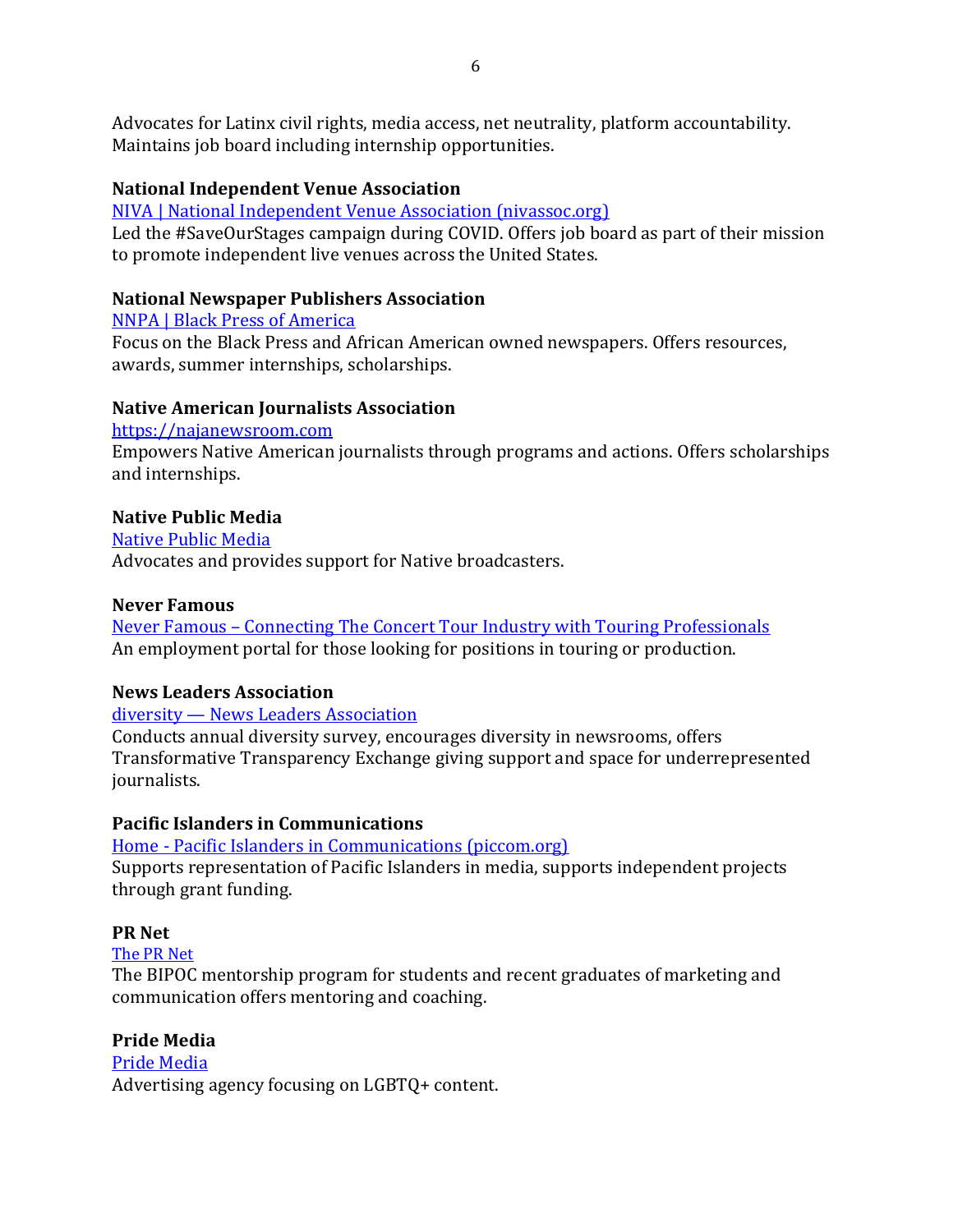### **Public Relations Society of America (PRSA)**

### [Diversity & Inclusion | PRSA](https://www.prsa.org/about/diversity-inclusion)

Provides resources for diversity in public relations, including speakers and workshops, a Diversity Tool Kit and awards for chapters that embody diversity and inclusion values.

### **Radio Bilingüe**

[Radio Bilingue](http://radiobilingue.org/) Spanish language public radio network and content producer.

### **Radio Television Digital News Foundation**

**[RTDNA](https://www.rtdna.org/content/diversity_toolkit)** Offers diversity resources and training as well as scholarship and fellowship opportunities.

### **Roadies of Color United**

Front Page - [Roadies Of Color United](https://www.roadiesofcolorunited.com/) Networking for a diverse group of professionals in concert touring and live entertainment.

### **She is the Music**

#### <https://sheisthemusic.org/>

A network for women in the music industry, including those in producers, engineers, artists, songwriters. Offers workshops and mentoring.

### **Scholarships for Women**

[Scholarships for Women Guide | MoneyGeek](https://www.moneygeek.com/financial-planning/paying-for-college/scholarship-resources/women-guide/) Listing college scholarships focusing on women.

### **Scholarship Opportunities for Minority Students**

[Scholarship Opportunities for Minority Students \(collegestats.org\)](https://collegestats.org/resources/best-scholarships-minorities/) State by state listing of college scholarships focusing on minority populations.

# **Society of Professional Journalists**

Diversity & Inclusion - [Society of Professional Journalists \(spj.org\)](https://www.spj.org/diversity.asp) Resources for journalists, including a Race & Gender hotline and Diversity Tool Kit.

# **Sound Girls**

<https://soundgirls.org/> Supports women in audio production and music industry. Maintains job and internship board.

# **South Asian Journalists Association**

[SAJA | South Asian Journalists Association -](https://saja.org/) Home For South Asian journalists and those covering South Asia. Offers internships, scholarships, and fellowships.

# **T. Howard Foundation**

[T. Howard Foundation \(t-howard.org\)](https://www.t-howard.org/)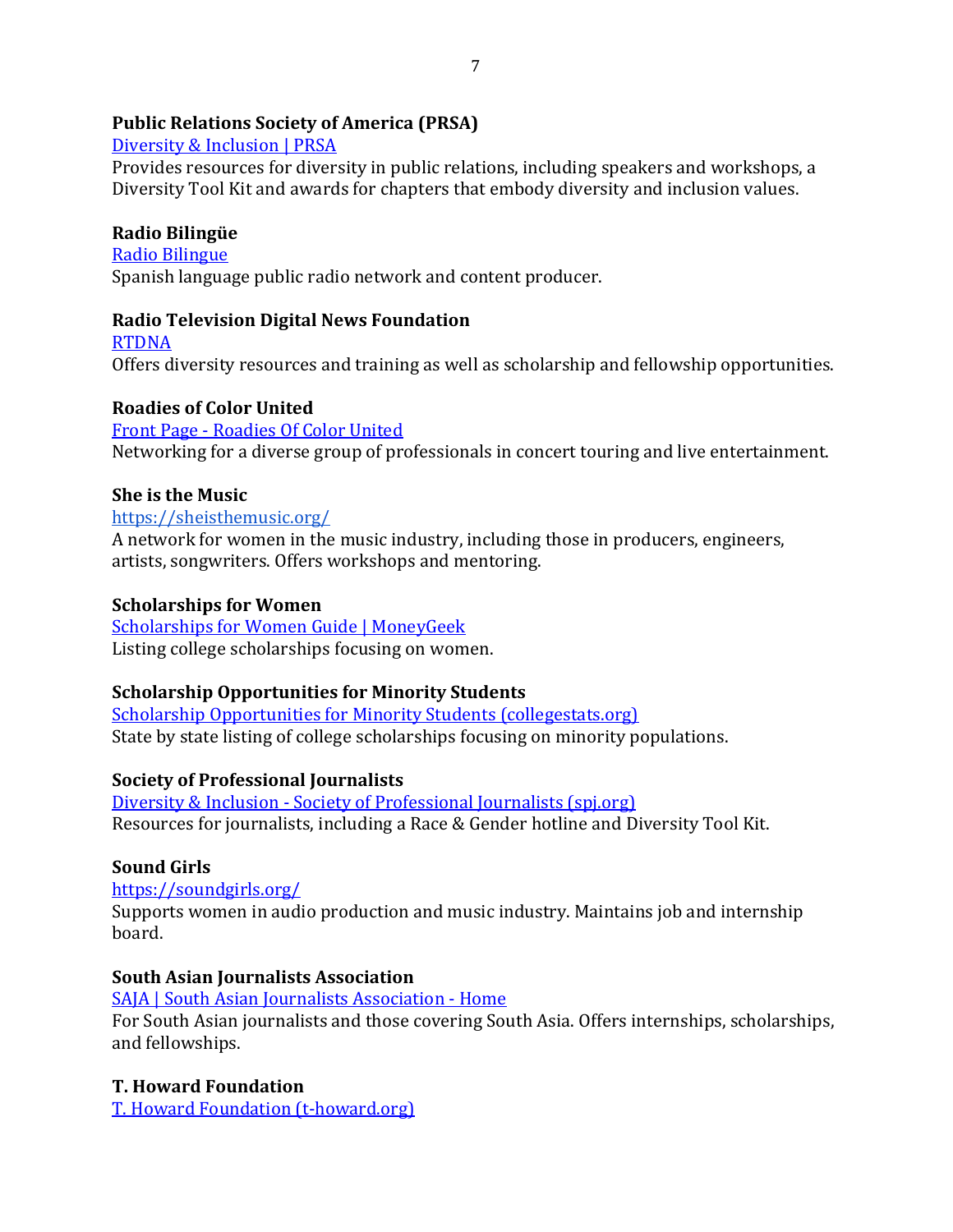Dedicated to increasing diversity in the media industry. Offers internships, scholarships, mentoring and training, and a job board.

### **Third World Newsreel**

Third World Newsreel - [Film Training, Distribution & Production \(twn.org\)](https://www.twn.org/tidydefault.aspx)

Distributes independent films, trains filmmakers through workshops, fiscal sponsorship for filmmakers.

### **Trans Journalists Association**

About – [Trans Journalists Association](https://transjournalists.org/about/)

Supporting trans journalists in their profession by providing workplace advice and a style guide.

### **Valence Community**

<https://valence.community/> Global network of Black professionals offering mentoring, community, and a job board.

### **VisionMaker Media**

[Native American and Alaska Native Media | Vision Maker Media](https://visionmakermedia.org/) Empowering and engaging Native people to share stories. Funds film and television projects.

### **Walter Kaitz Foundation**

### Home Page - [Walter Kaitz Foundation](https://www.walterkaitz.org/)

Advances diversity, equity and inclusion in media and entertainment. Distributes grants and offers seminars and events.

# **Well Dunn**

<http://www.welldunn.org/> Internships in the music industry.

### **Women in Cable Telecommunications**

[Women in Cable Telecommunications](https://www.wict.org/) – Creating Leaders, Together. (wict.org) Supports diversity in the cable industry through resources, training, leadership fellowships, and career center.

### **Women in Music**

[WOMEN IN MUSIC -](https://www.womeninmusic.org/) Home Networking, mentorship, events and internships for women in the musical arts.

### **Women's Institute for Freedom of the Press**

[The Women's Institute for Freedom of the Press | The Women's Institute for Freedom of](https://www.wifp.org/)  [the Press \(wifp.org\)](https://www.wifp.org/)

Educational and activist organization aimed at reconstructing the media landscape with an eye to democracy and women's participation.